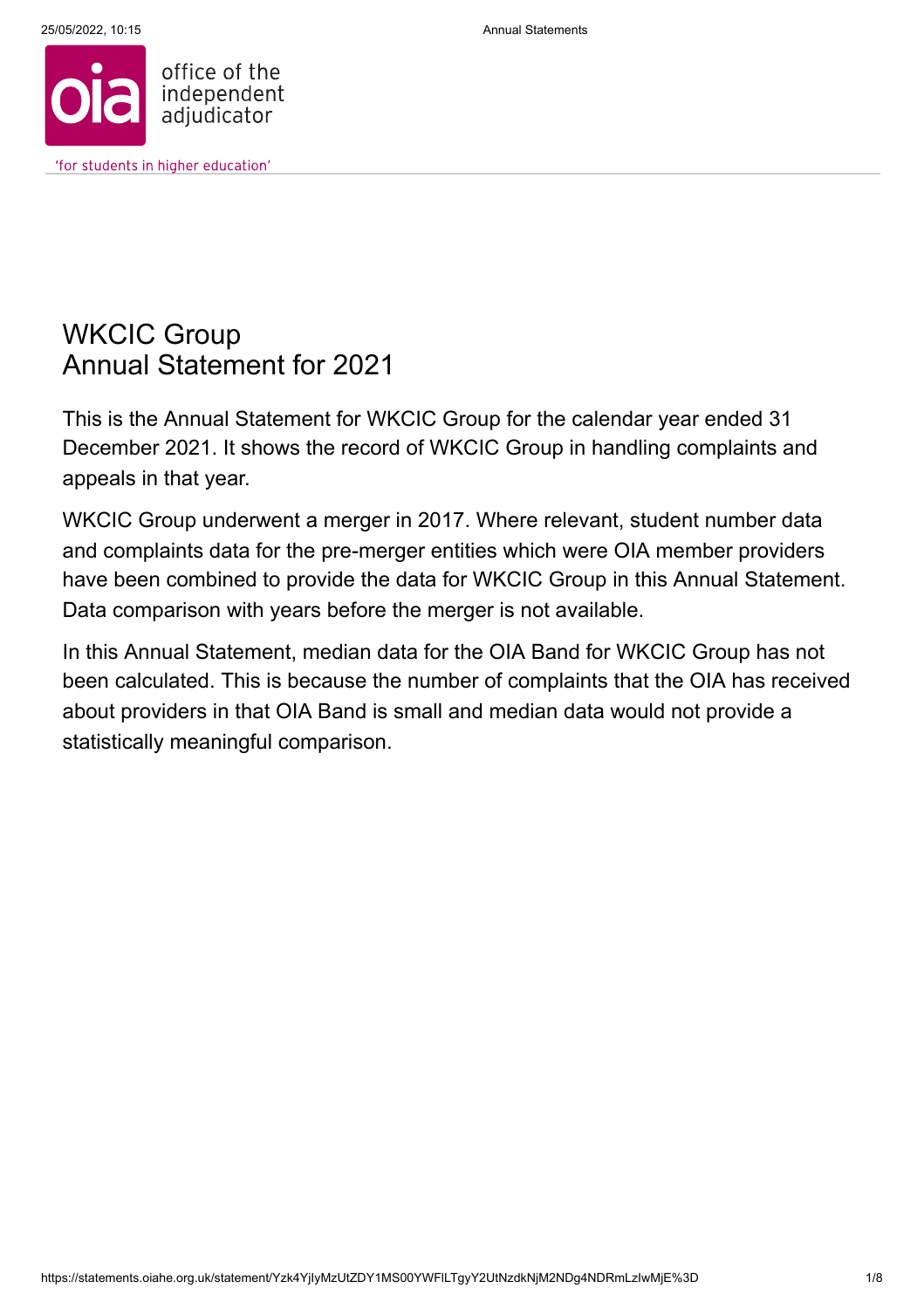# Student numbers and OIA Band

We allocate higher education providers that are members of our Scheme to OIA Bands. Most Bands are based on student numbers (see the [relevant definition](https://statements.oiahe.org.uk/relevantdefinitions) for more information). The Bands are the basis for the **OIA** subscription payable by the provider, and enable us to include contextual information about other providers of a similar size in our reporting.

| Year | OIA Band<br>Ô | Number of<br>providers in OIA<br><b>Band</b> | Number of<br>HE. | Relevant<br>data source | Relevant<br>data period |
|------|---------------|----------------------------------------------|------------------|-------------------------|-------------------------|
| 2021 |               |                                              | 205              | <b>HEIFES</b>           | 2018-2019               |

 **OIA Band:** This refers to the OIA subscription bands. See the relevant definition for more information.

# Completion of Procedures (COP) Letters issued

A COP Letter is a letter that providers issue at the end of complaints, appeals or other internal procedures. Each year we ask providers to give us information on the total number of COP Letters they have issued in the previous calendar year.

Our [Guidance](http://www.oiahe.org.uk/providers-and-good-practice/completion-of-procedures-letter.aspx) on COP Letters says that providers should always issue a COP Letter at the end of the internal procedures when they have not upheld a complaint or appeal, and should issue one if the student asks them to when they have upheld a complaint or appeal. So the number of COP Letters issued is not a reliable indicator of the number of students who are dissatisfied at the end of the provider's internal procedures.

| Number of Completion of Procedures Letters issued |  |  |  |
|---------------------------------------------------|--|--|--|
| <b>Dated 2021</b>                                 |  |  |  |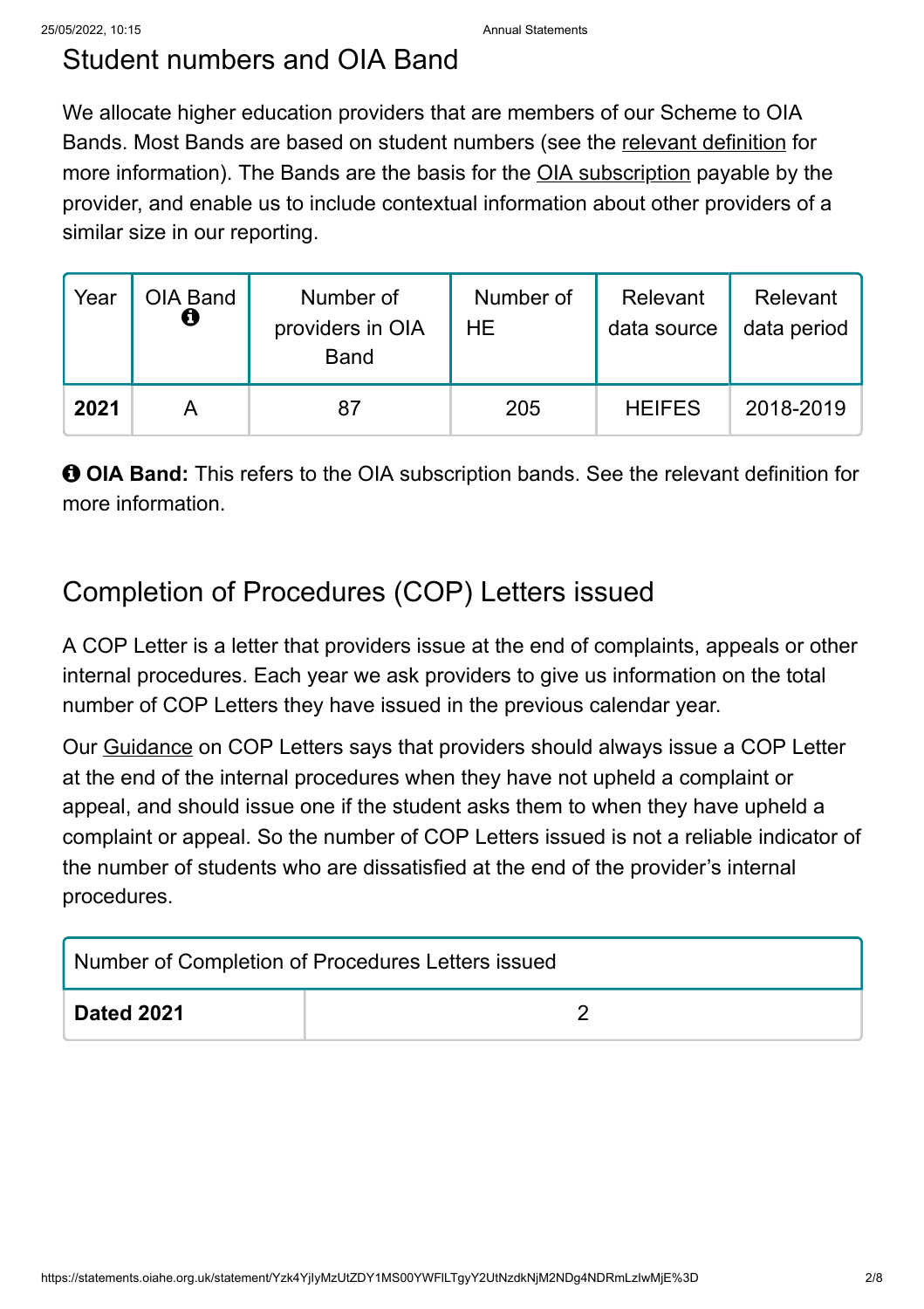# Annual complaints to the OIA

| Complaints received by the OIA |                   |                     |  |  |
|--------------------------------|-------------------|---------------------|--|--|
| rear                           | about WKCIC Group | about all providers |  |  |
| 2021                           |                   | 2765                |  |  |

| Complaints closed by the OIA |                   |                     |  |  |
|------------------------------|-------------------|---------------------|--|--|
| Year                         | about WKCIC Group | about all providers |  |  |
| 2021                         |                   | 2654                |  |  |

 $\Theta$  **Complaints received at the OIA:** Includes Not Eligible complaints.

 $\Theta$  **Complaints closed by the OIA:** Some of the complaints might have been received in the previous year.

# Complaints received at the OIA with Completion of Procedures (COP) Letter dated 2020

The table below shows the number of complaints about WKCIC Group we have received with a COP Letter dated 2020. We include this information in this Annual Statement because the 12-month deadline for bringing a complaint to us has now expired for students with COP Letters from 2020.

| Complaints received at the OIA with a COP Letter dated |  |  |
|--------------------------------------------------------|--|--|
| 2020                                                   |  |  |

Relevant data for 2021 will be provided in the Annual Statement for the year ended 31 December 2022.

 **Mean average proportion:** We use the mean average for the OIA Band as a comparator, which is consistent with the way that we have previously calculated the ratio of "Completion of Procedures Letters to OIA complaints" for the OIA as a whole.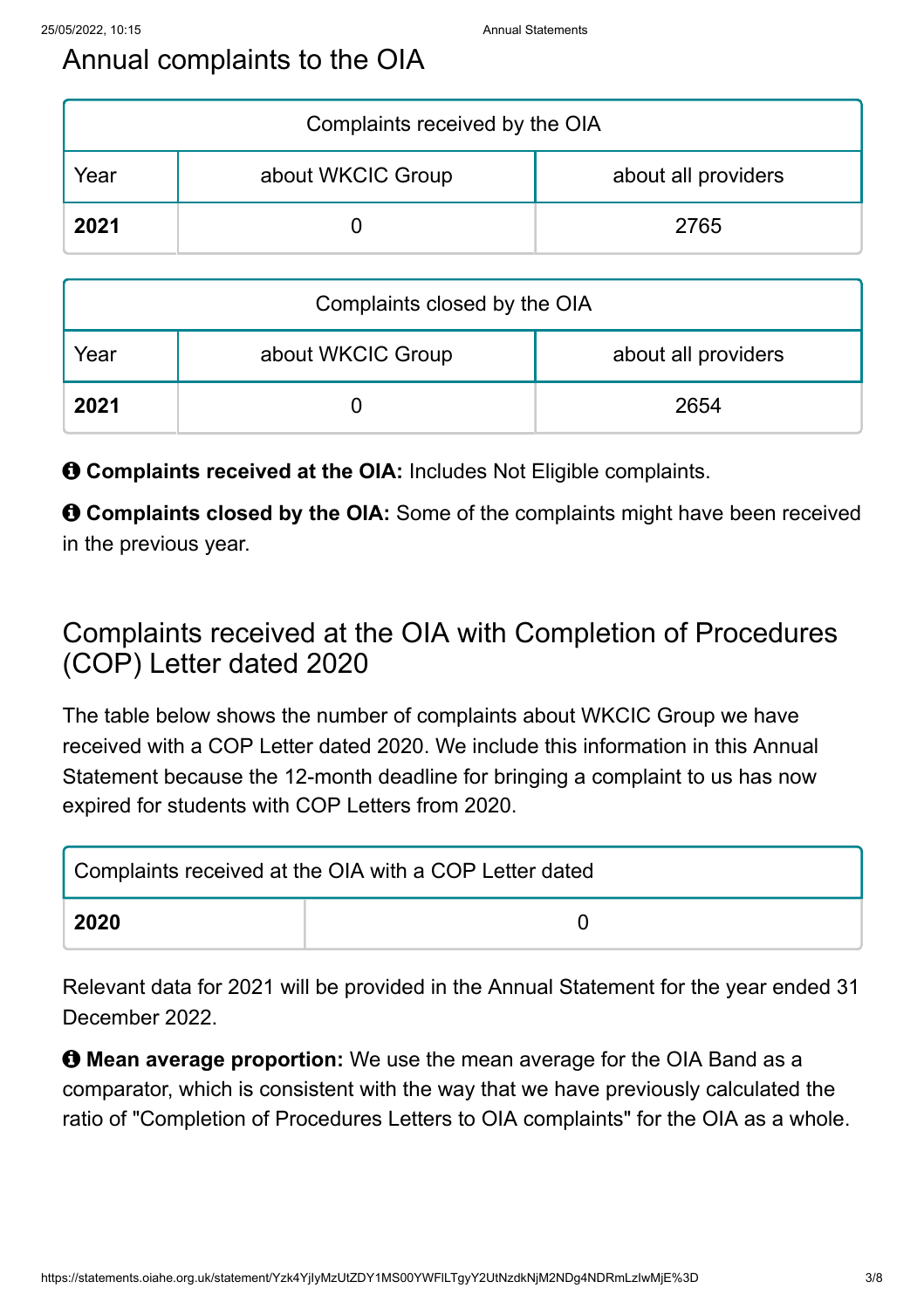# Complaints closed by outcome in 2021

The OIA did not close any complaints about WKCIC Group in 2021.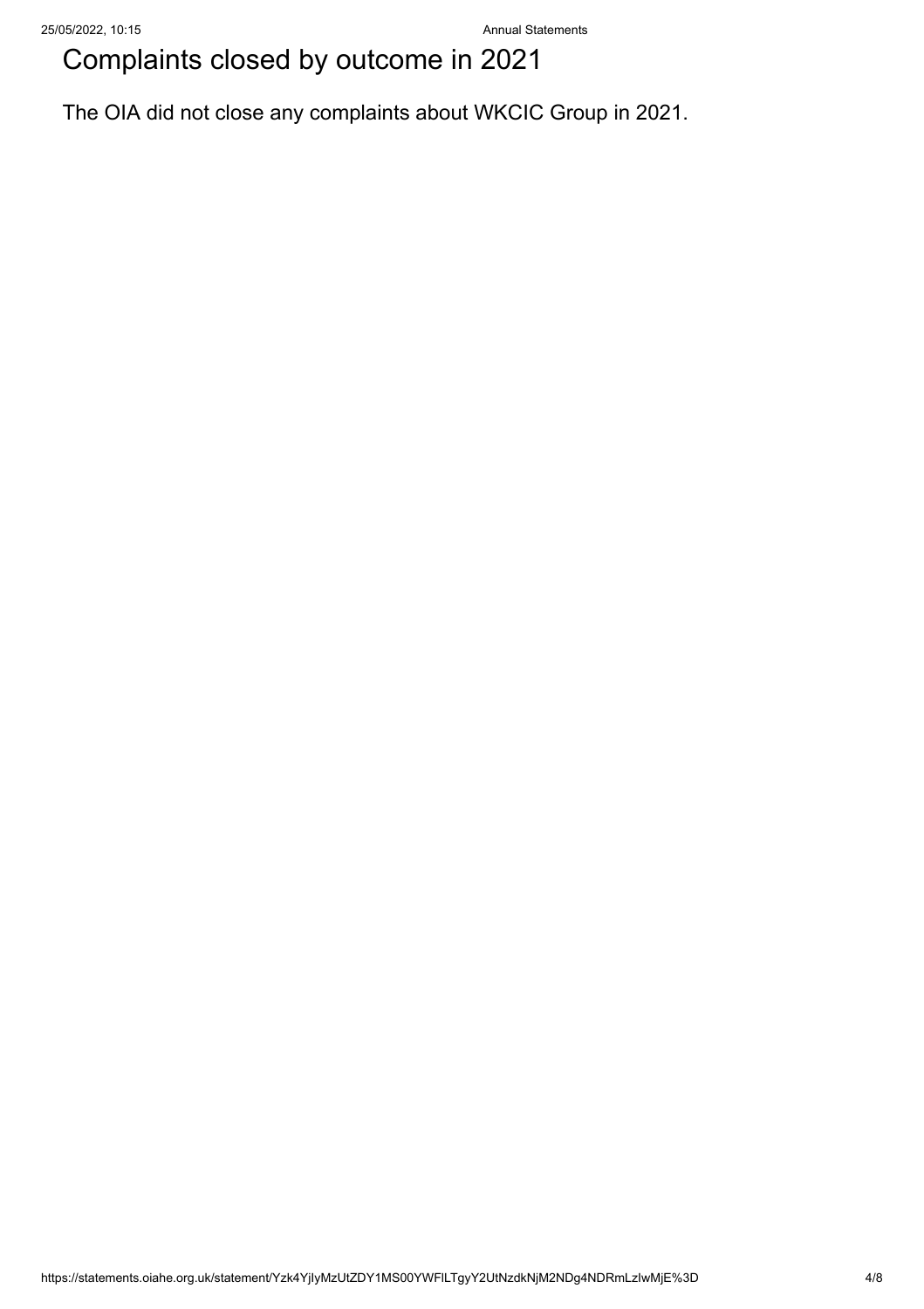# Complaints closed by complaint category in 2021

The OIA did not close any complaints about WKCIC Group in 2021.

Chart 1 breaks down the total number of complaints that we closed in 2021 (about all providers) by category of complaint.

Click on an individual chart colour below to display its complaint category.



### **Chart 1 All complaints closed by the OIA in 2021**

### **Complaint categories**

(Click on a category below for further information)

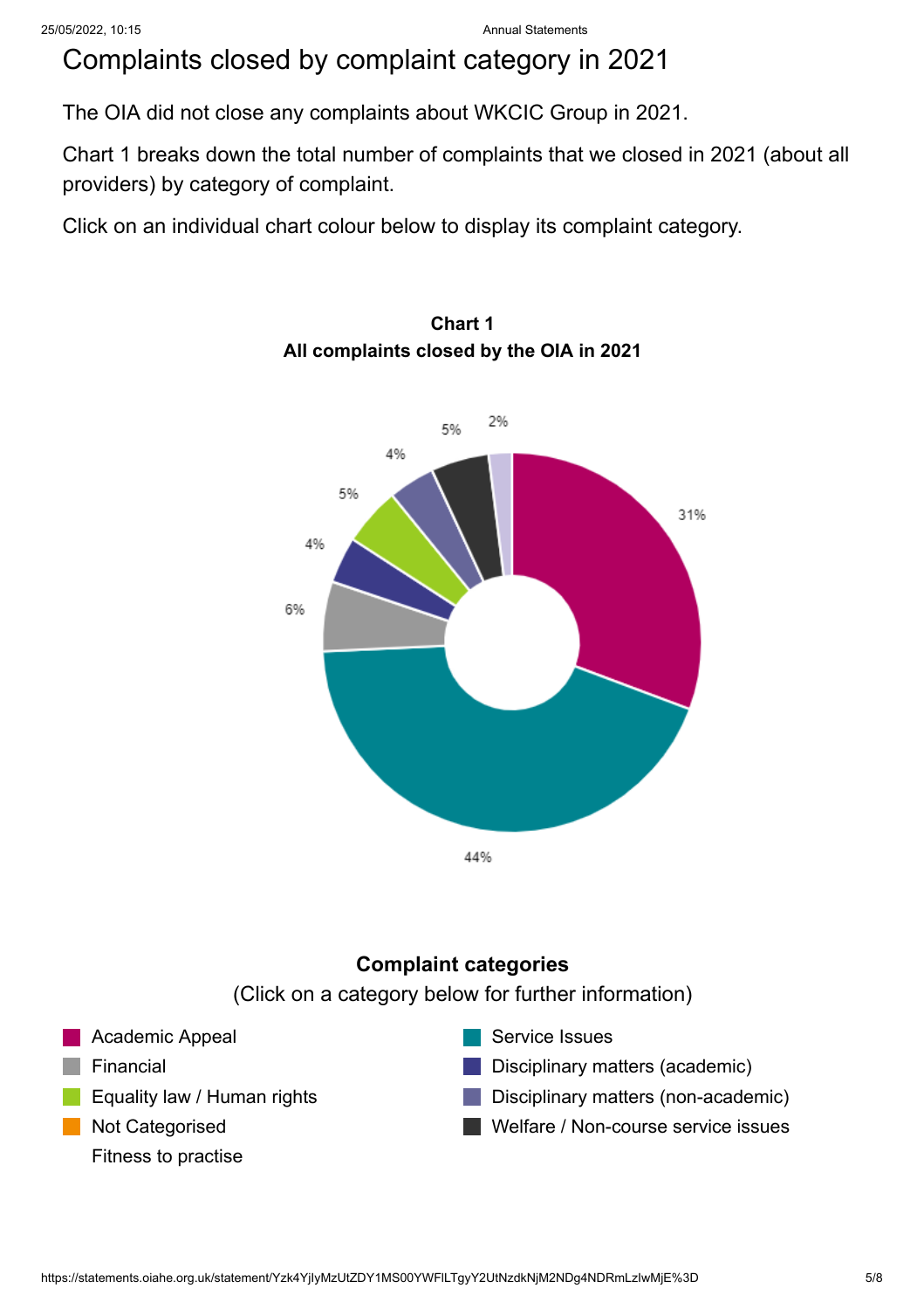## Engagement with the OIA in 2021

This section includes general information about all providers' engagement with us in 2021. Where relevant, we include specific information about the individual provider as well.

### **Settlement of complaints made to the OIA**

In 2021 we continued to look for opportunities to resolve complaints as early as possible. 15% of all the complaints we closed in 2021 were resolved by settlement.

### **Response times to our information requests**

A key time frame for our review of a complaint is the time it takes for the provider to respond to our initial request for information that we need to review a case. In 2021, the average number of days providers took to respond to our request for this information was 28 days. In 2021, 11 providers took an average of less than 20 days. This is hugely helpful to us. However, 39 providers took on average more than 30 days to respond.

We report a provider's average response times where we make 5 or more separate initial requests for information during the year. In 2021, we made fewer than 5 separate initial requests for information from WKCIC Group.

If a provider does not provide information we request during the course of our review, or does not provide it within the time limits set, the Independent Adjudicator may report it to the Board, and may publicise it in our Annual Report.

### **Compliance with OIA Recommendations**

Where we decide that a complaint is Justified or Partly Justified we will usually make Recommendations to the provider. We expect providers to comply with our Recommendations fully and promptly. We monitor compliance carefully and if a provider does not comply the Independent Adjudicator reports this to the OIA's Board and publishes information about it in our Annual Report. It is rare for a provider not to comply with our Recommendations.

Providers complied promptly with 95% of <u>student-centred Recommendations</u>  $^\text{\textregistered}$  with due dates in 2021. On average, providers took 20 days to comply with studentcentred Recommendations with a due date in 2021.

### **Outreach events**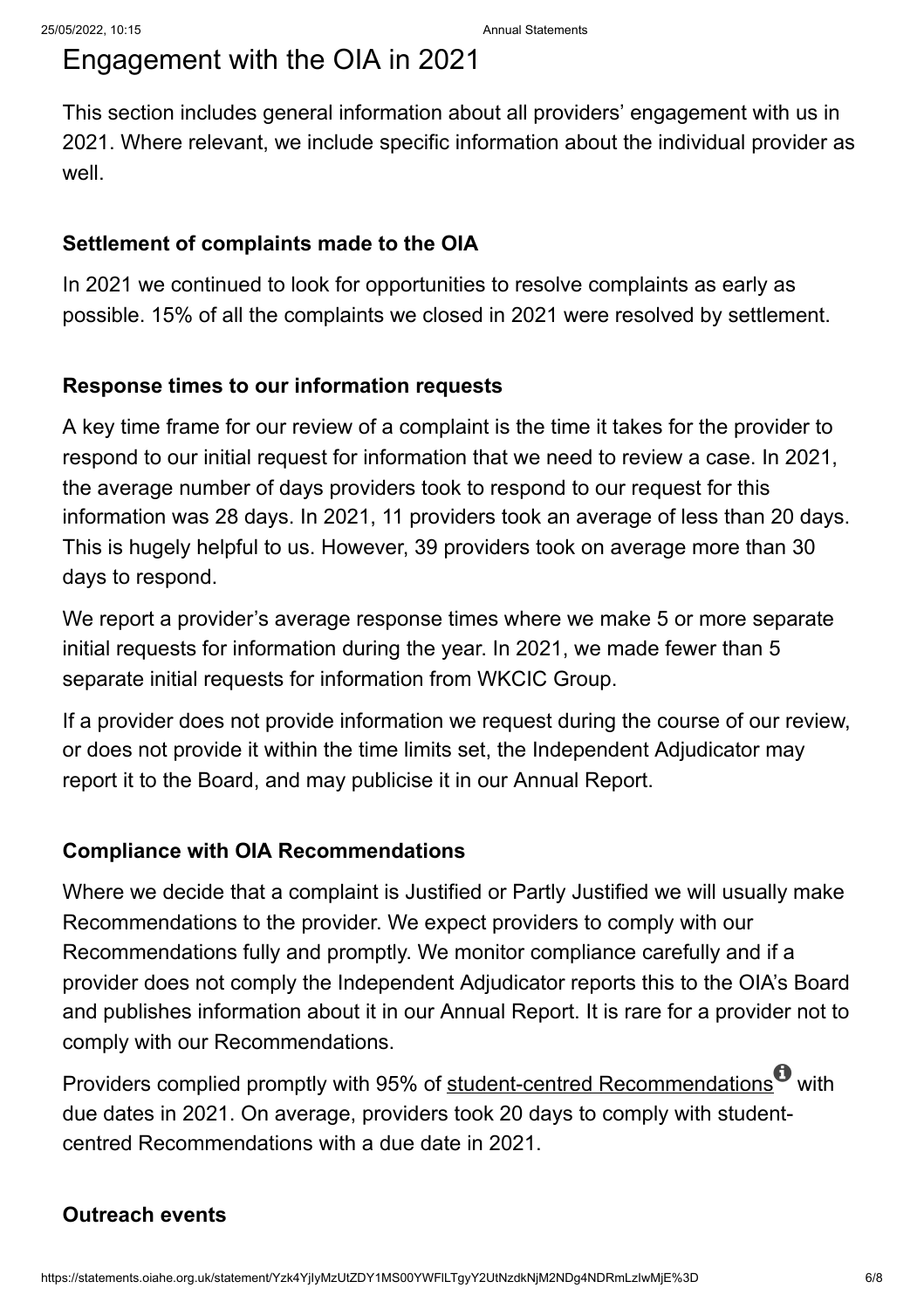In 2021, we ran a wide-ranging outreach programme including webinars, workshops and visits to individual providers. We have received positive feedback on these events and we encourage providers and student representative bodies to participate in our [outreach programme.](https://www.oiahe.org.uk/about-us/sharing-learning/outreach-and-events/)

Individuals from WKCIC Group have attended a number of our webinars in 2021.

We appreciate WKCIC Group's positive engagement with us.

 $\theta$  **student-centred Recommendations** These are recommendations to put things right for the individual student, such as a Recommendation for a rehearing or the payment of compensation. The OIA also makes good practice Recommendations, such as a Recommendation to change or review procedures.